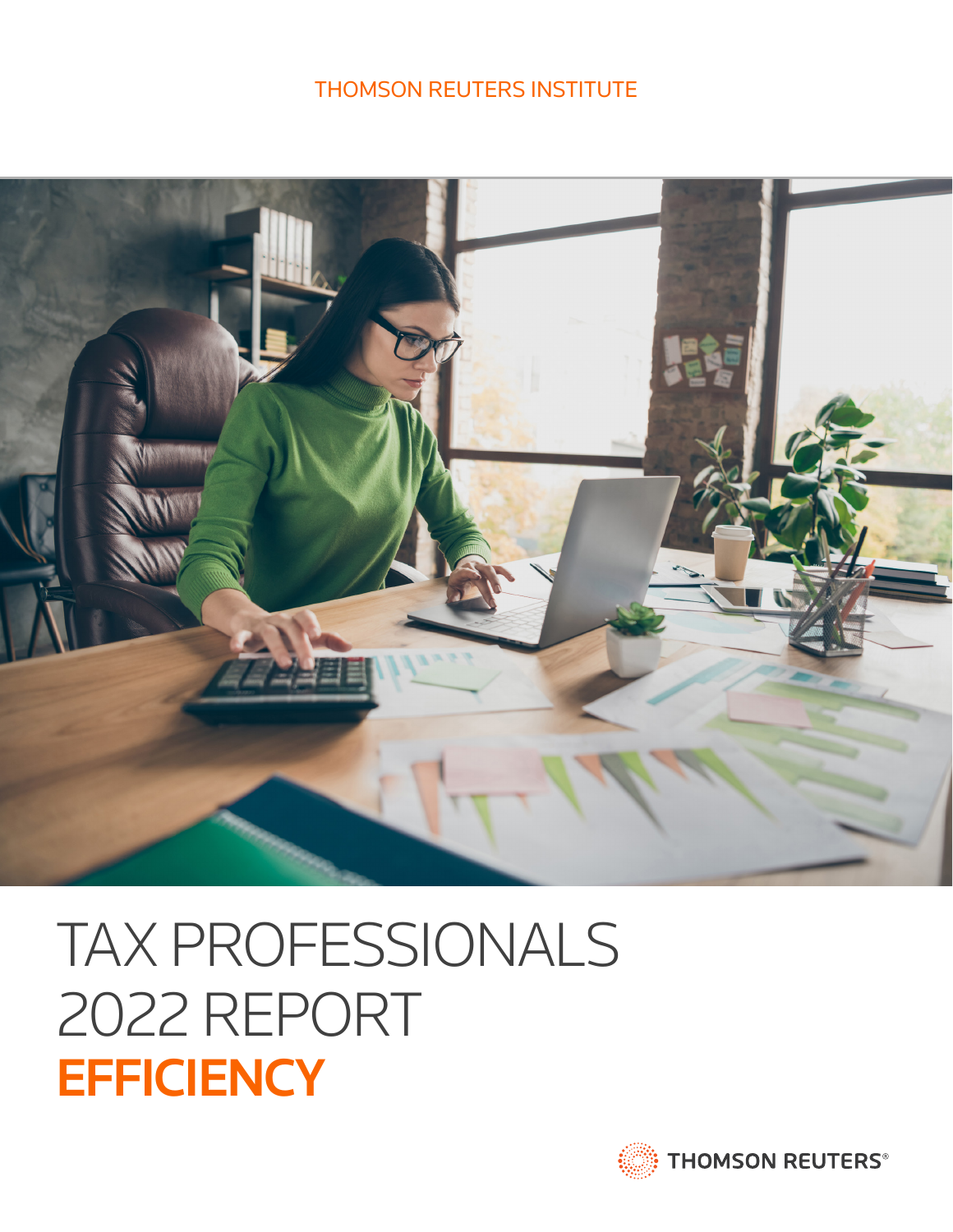# SECTION 1: STRATEGIC PRIORITIES

At the start of 2021, tax professionals were emerging from the pandemic survival mode and hoping the new year would allow them to return to some semblance of normalcy. After all, most accounting firms had adapted quite well to remote work, and expectations were that the economy would start to recover in 2021.

Interestingly, as 2021 progressed and tax professionals grew more accustomed to working hybrid schedules, their priorities shifted. Prior to the pandemic, tax leaders were focused primarily on growing their businesses. In September, however, while respondents were still focused on growth, it had been overtaken in priority by a concern about recruiting and training of new and existing talent. Personnel development was especially important in firms with four or more people, but that desire also extended to individuals eager to improve their own skills.

Going into the last three months of 2021, the strategic priorities for tax advisors were centered around these general themes:

- 1. **Talent**  $-$  attracting and recruiting new people; developing and retaining existing talent
- 2. Growth  $-$  increasing revenue and attracting new clients
- 3. **Efficiency** streamlining processes and leveraging technology to increase productivity
- 4. **Client Service**  $-$  offering more strategic business advice, better response times, and more effective communication

In this year's survey, differences of emphasis will of course depend upon the size of a firm and the actual roles respondents play in their organizations. Continued growth did bounce back as a strategic priority after dipping somewhat during the pandemic, and squeezing more efficiency out of processes and technologies is never far from management's mind. Further, uncertainties exposed by the pandemic appear to have prompted a re-dedication to both excellence in client services and tax planning.

#### *Priority 3: Efficiency*

At the start of 2020, before the pandemic hit, the top strategic priority for tax leaders, particularly at firms employing more than 30 people was driving operational efficiency. By September of 2021, however, other priorities  $-$  namely talent and growth  $$ had pushed efficiency down to the number three slot.

Prior to the pandemic, in fact, more than one-third (34%) of accounting firms rated improving efficiency as their top priority. That number dipped to 24% during the pandemic, then dipped *even further* by September 2021, when only 21% of firms rated efficiency as their top concern  $-$  yet another indication of how the pandemic has affected tax priorities.

#### EFFICIENCY-FOCUSED STRATEGIC PRIORITIES



Base: Start 2020 (139); End 2020 (131); Sep 2021 (410) Source: Thomson Reuters 2022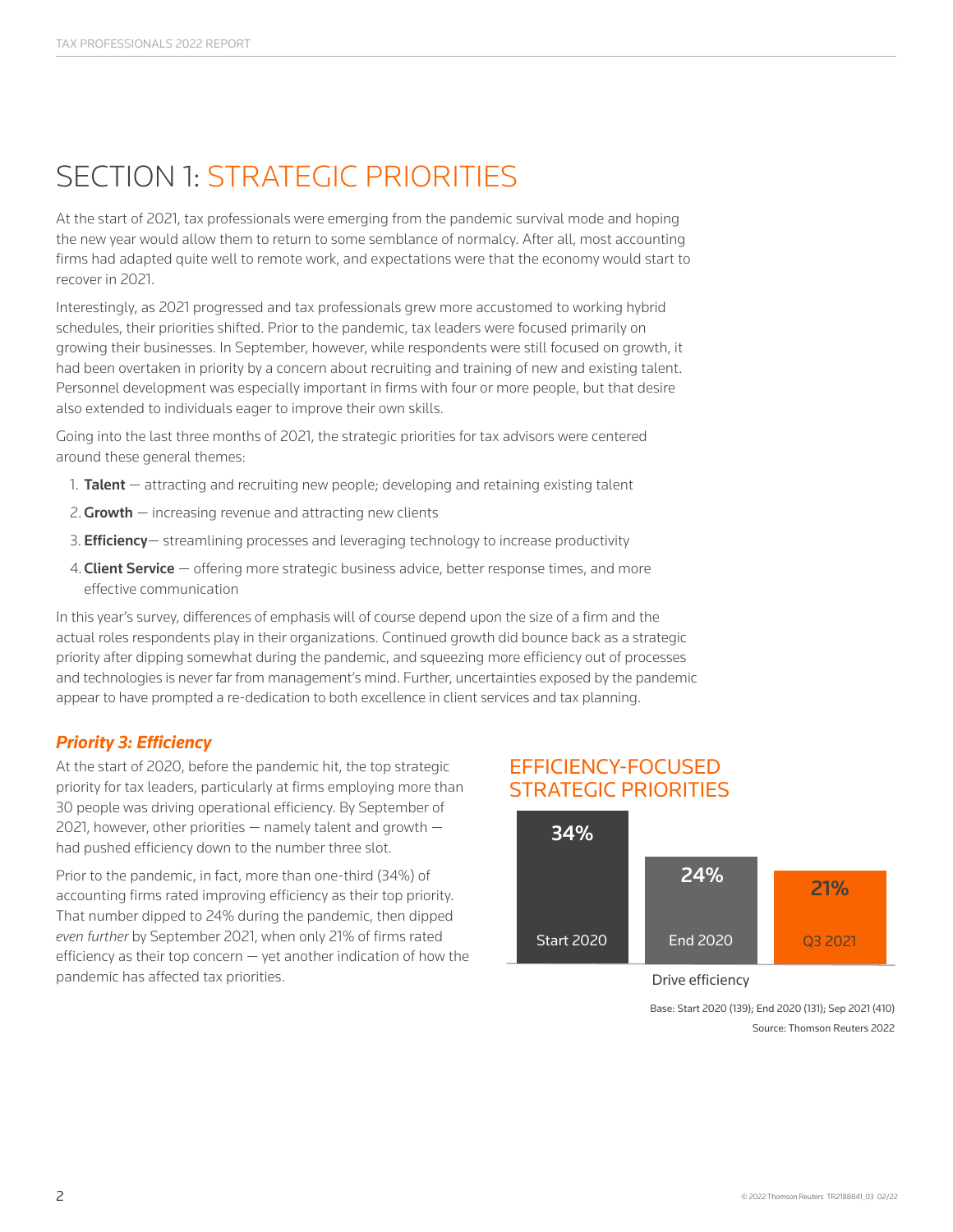Nonetheless, improving efficiency remains a top priority for most firms. Progress in this area requires an individual or group of individuals to take responsibility for driving the agenda — unfortunately, our research shows this may be lacking at many firms. While leaders at all levels identify improving internal efficiency as one of their firm's strategic priorities, few individuals at the owner, manager/ director, or non-leadership levels see the efficiency drive as a motivator for them personally. As a result, firms that lack people keen to own the efficiency agenda risk making limited progress toward their goals. And at firms where this gap exists, recruiters may be wise to look not only for technology skills but also for those individuals who demonstrate a real drive to improve operational efficiency.

#### *Technology or training?*

*Efficiency* can be improved in a number of different ways, including making investments in the latest technology or simply training employees to make better use of the technology they already have.



### PATHS TO GREATER EFFICIENCY

In firms with more than 30 employees, investing in new tax technologies is the preferred route to greater efficiency. For leaders in larger firms, new analytics tools and auditing technologies are also at the top of their technological wish list, followed by new practice-management tools, accounting software, and general improvements in the firm's basic IT infrastructure and technical support.

Overall, however, firms with fewer than 30 employees are seeking to find efficiencies by training people to make more knowledgeable use of the technologies the firm already uses, and by improving their teams' processes and workflows.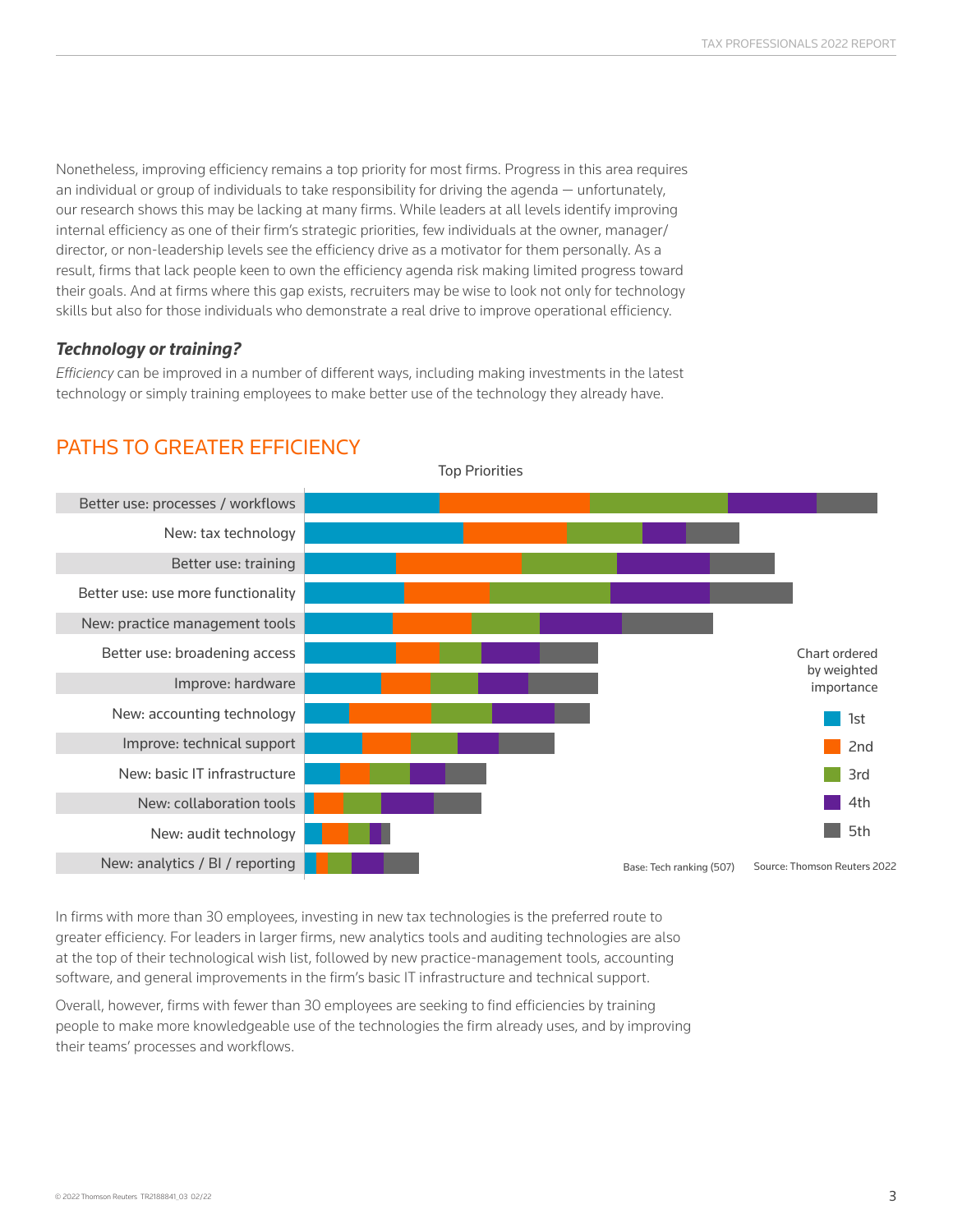## CONCLUSION

As economies around the world slowly recover from the pandemic's persistent shock waves, tax professionals are well-positioned to provide the range of services and guidance their clients will need in 2022 and beyond. Wisely, tax leaders are taking this opportunity to reassess their priorities and remind themselves that investing in top-quality talent and supporting the professional growth of their employees is essential to the health and well-being of both the business and its workers.

The pandemic appears to have prompted a long-overdue re-evaluation of what it means to be an effective tax advisor and how important a loyal, well-trained team of tax professionals is to a firm's overall resilience and viability. It may be a bit too early to call this a revolution, but a renewed emphasis on recruiting and developing a firm's human capital suggests that at least some tax leaders recognize the inescapable connection between people and profit, and are taking steps to show valued employees that they are not  $-$  and should not be  $-$  taken for granted.

Though most of the work at small to midsize accounting firms still involves processing tax returns for individuals and businesses, the trend toward offering a broader range of business advisory services is taking hold at all levels, primarily because clients are begging for it. A whopping 95% of this survey's respondents said their clients are asking for more tax planning, business, and financial advice, and that means that the door of opportunity is wide open for those firms that are willing to walk through it.